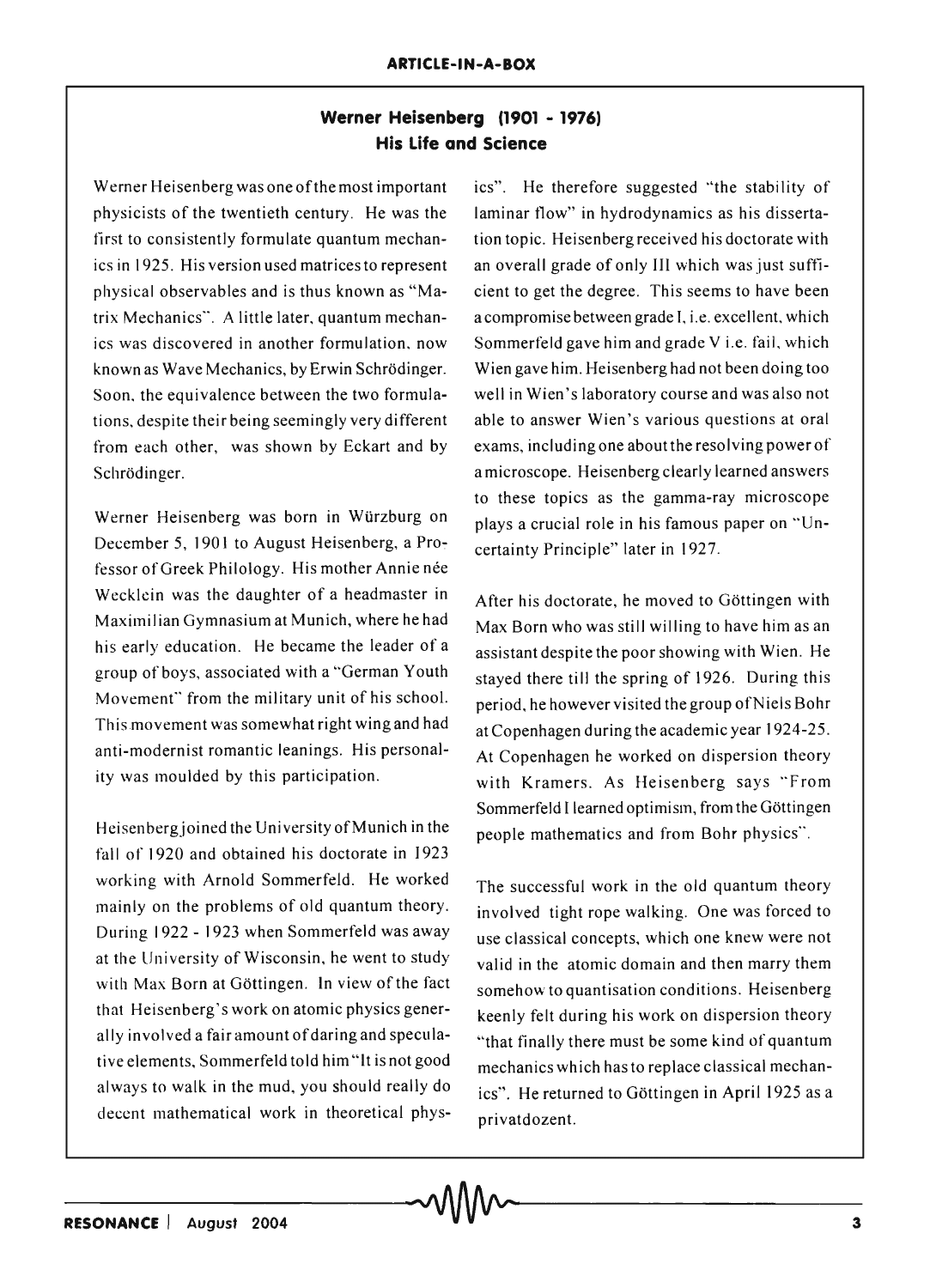At Göttingen, inspired by what he thought was Einstein's view that only physical observables should appear in a theory, he focused his interest on amplitudes and frequencies which occur when a Fourier decomposition of an orbit, i.e. electron position  $X(t)$ , is done. He replaced the fourier amplitude  $X<sub>m</sub>$  (n) of an orbit position, referring to nth orbit with m-th harmonic of frequency  $\omega(n)$ , by new quantities

$$
X_{m}(n) \to X(n, n-m) = \langle n | X | n-m \rangle.
$$
  

$$
m\omega(n) \to \omega(n, n-m) = \epsilon(n) - \epsilon(n-m)
$$

referring to two states n and  $(n - m)$  between which the transition takes place. The second of these is just Bohr's frequency condition. This was his reinterpretation of classical quantities.

In June 1925, he took a vacation at the desolate rocky island of Helgoland in the North Sea to get rid of persistent hay fever. At Helgoland, the various pieces of the puzzle fell into place. He found his reinterpreted quantities, which obeyed what we would now call matrix multiplication rules, needed one more ingredient to give a complete scheme. It was to replace Bohr's quantisation conditions of the old theory by the analog of the sum rule of Thomas and Kuhn for these quantities. In modern terms, he discovered the commutation rules between momentum P and position X. More precisely he had discovered the diagonal matrix elements of that commutation rule. The discovery of matrix mechanics ushered in the quantum revolution in human thought.

Born immediately recognized that "Heisenberg's symbolic manipulation was nothing but matrix calculus". Soon Born and Heisenberg, together with Jordan, gave a complete formulation of matrix mechanics by October 1925. Heisenberg

returned to Bohr's institute at Copenhagen as his assistant in May 1926. The nerve wracking discussions with Bohr soon began about the proper interpretation of quantum mechanics. Heisenberg formulated in February 1927 his celebrated Uncertainty Principle, according to which "the more precisely the position is determined, the less precisely the momentum is known in this instant and vice versa". He was greatly inspired in this *by*  a discussion he had with Einstein in Berlin in 1926 where Einstein emphasized to him "It is the theory which decides what can be observed". Bohr, who was away on a skiing vacation at this time had formulated his "Complementarity Principle". All these discussions eventually resulted in the so called "Copenhagen Interpretation of Quantum mechanics", which remained for a long time as the "Standard interpretation".

Heisenberg applied the new quantum theory to give an explanation of the anomalous Zeeman effect. and ofthe splitting between Ortho and Para Helium spectra. Heisenberg was appointed Professor of Theoretical Physics at the University of Leipzig in October 1927. At the age of 25, he was the youngest Professor in Germany. In Leipzig he developed a strong research group. His work on Ferromagnetism in 1928, wherein he proposed that electrostatic interaction between electrons together with Pauli principle is responsible for this phenomenon, was the first important result to come out. He also proposed in 1932 the present model of nuclei in which their constituents were protons and neutrons. soon after the discovery of neutrons by Chadwick. The foundational work of Pauli and Heisenberg on quantum electrodynanics also dates from this period. Heisenberg was awarded the Nobel Prize for the year 1932. He received it in December 1933.